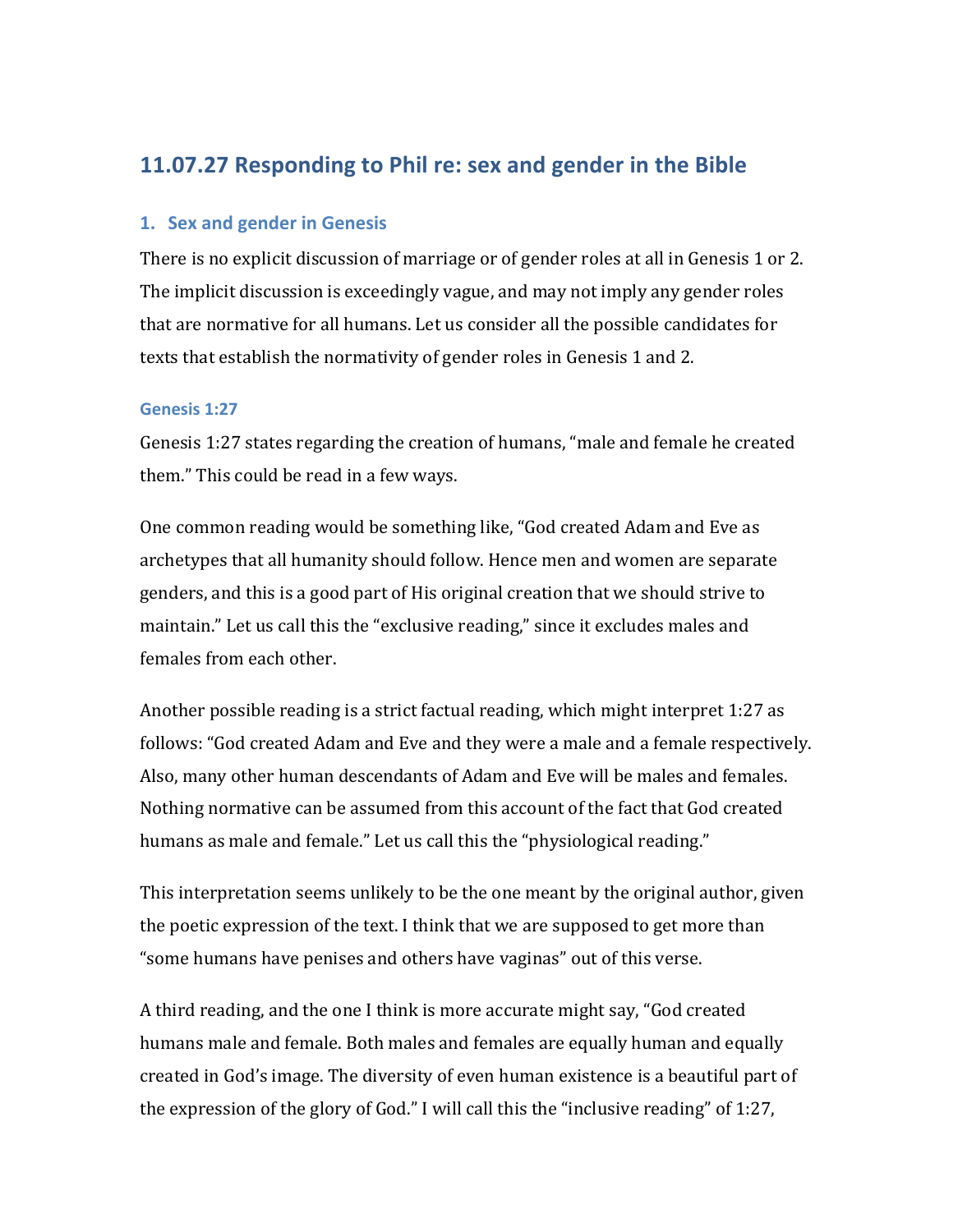since it includes males and females both as equally human and equal reflexions of God's image. This reading does not sanction gender roles at all. In fact, it may have been meant as a call away from gender roles and away from the valuing of one higher than the other: It reminds us, both males and females are created in God's image.

### **Order of creation in Genesis 2**

Much ink has been spilled regarding the order of creation of man vs. woman in Genesis 2. Some have argued that because man was created before woman, he has some higher authority or purpose, or that men at least have a different (but equal) role from women. (I will address the famous passage in 1 Timothy later.)

I will only make a few general remarks about this. First off, even in the Bible, birth order does not always imply higher authority or blessing from God. Just ask Esau.

Further, even if we did find a completely non-controversial custom throughout Scripture that primogeniture implied greater (or different but equal) blessing or roles, or even that in the case of Adam and Eve, creation order grounded different blessing or roles, there is not necessarily any reason to think that they would be normative for all humans. Not everything that Adam and Eve did before the Fall is something that we should all do now.

### **Genesis&2:18**

Genesis 2:18 is often used among Christians to define the role of a woman. She is, according to such interpretations of this verse, a man's "helper."

Again, aside from millennia-old prejudices, I can find nothing in the text that says that this role is meant to be applied to all women at all times. In fact, there is a textual clue that indicates that this may not be meant to apply to all women everywhere. God indicates that the man is "alone." That was literally true in a sense that will not ever be true for any of us. For Adam at that time, there were no other humans at all, and there never had been.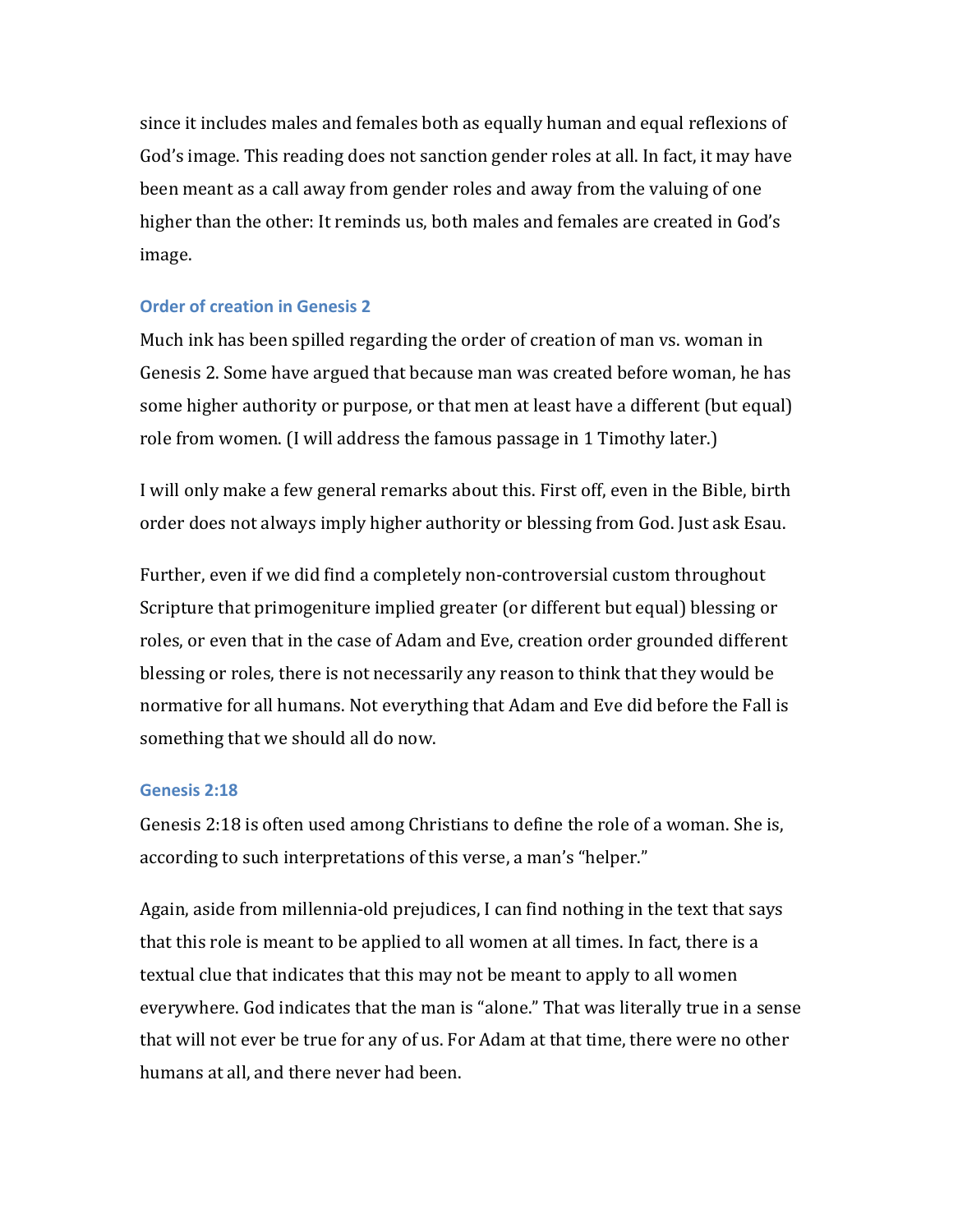God may not have had only Adam's desire for sexual congress in mind when He said that it was not good for Adam to be alone. He may have had in mind the idea that there were no other humans, and that by giving him a "helper," he would have not only the company of Eve, but also their offspring.

#### **Genesis&2:23**

In Genesis 2:23, we see Adam's reaction to the creation of Eve. It is notable that the emphasis in this verse is on the similarity that woman bears to man—not the differences between them. She is "bone of my bones and flesh of my flesh," according to Adam. She is called "woman," and the Hebrew word for "woman" (like the English) sounds like the word for "man." The point of this whole verse is not that men and women have different roles and are fundamentally different. Rather, this passage seems to be trying to explicitly underscore in a beautiful and lyrical way that men and women are in the same category.

#### **Genesis&2:24–25**

These verses are often cited as a Biblical definition of marriage. I should make very clear that there is no such thing as a Biblical definition of marriage.

This mistake, I think, happens because of the mention of the man's "wife" in this verse. If you look up the Strong's numbers for "wife" in verses 24 and 25 and then the Strong's number for "woman" in 2:22, you'll find they're all the same number— 0802. This word can be translated as "woman" or as "wife," depending on context, just like the Greek word gune, gunaikos. So there are no explicit word-choice clues that there was a marriage here.

We do seem to get some sort of argument in 24–25 regarding men leaving their parents to be joined to their women, though. It is not clear at all what work the "therefore" in verse 24 is doing, though. That said, the reason for man leaving his parents to be one flesh with his woman seems to be the oneness that men and women share by nature.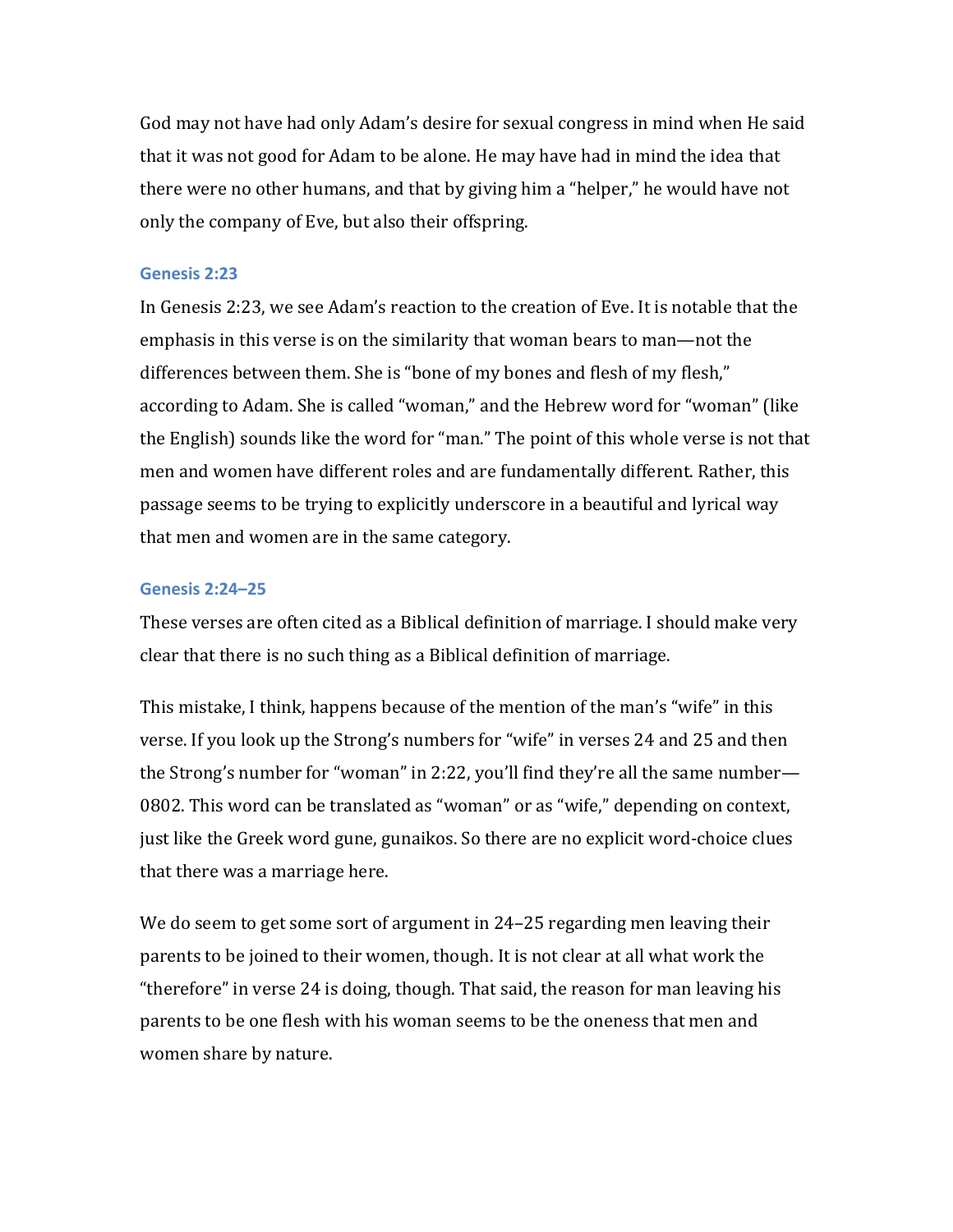This verse could be read in the spirit of other creation myths (don't get upset by my use of this word—by "myth," I'm not trying to say that the story is false), who tell stories to answer questions like, "Why does the vulture's skin not quite fit over its body?" In this sort of a reading, the implied question being asked is "Why do men leave their parents to be with something so different and strange as a woman? Isn't that weird?" I add the "so different and strange" part, because the answer is grounded by the "therefore" in verse 23, which was written to drive home the sameness of man and woman. And then, the author of Scripture comes in and gives the answer: men and women are the same sort of thing. One was taken out of the other, even! For that reason, men leave their parents and join women.

Further, it's not clear that the verse is making a normative claim rather than an explanatory one. That is, one could read it in the same way one might read a text that says, "therefore, this is the reason birds fly south during winter," (that would be an explanatory reading) or one could read it in the same way one might read a text that says, "therefore, birds ought to fly south during the winter," (that would be a normative reading). I'm not sure that there is a good reason (other than a prior commitment to finding texts that gender norms) to read it normatively.

Finally, verse 25 serves to emphasise once more the lack of barriers between the sexes. They were naked together and they were not ashamed. On a careful reading of Genesis 1–2 with regard to sex and gender, the overarching theme is not the differences between men and women, it's over and over trying to underscore the fact that men and women are the same sort of thing.

#### **Genesis&3**

You only mention chapters 1 and 2 as grounding different gender roles. It is possible and common to argue not only from the pre-Fall Adam and Eve to gender normativity, but also from the curses of God on Adam and Eve from after the Fall. I will address this, just for thoroughness. In particular I have  $3:16-19$  in mind.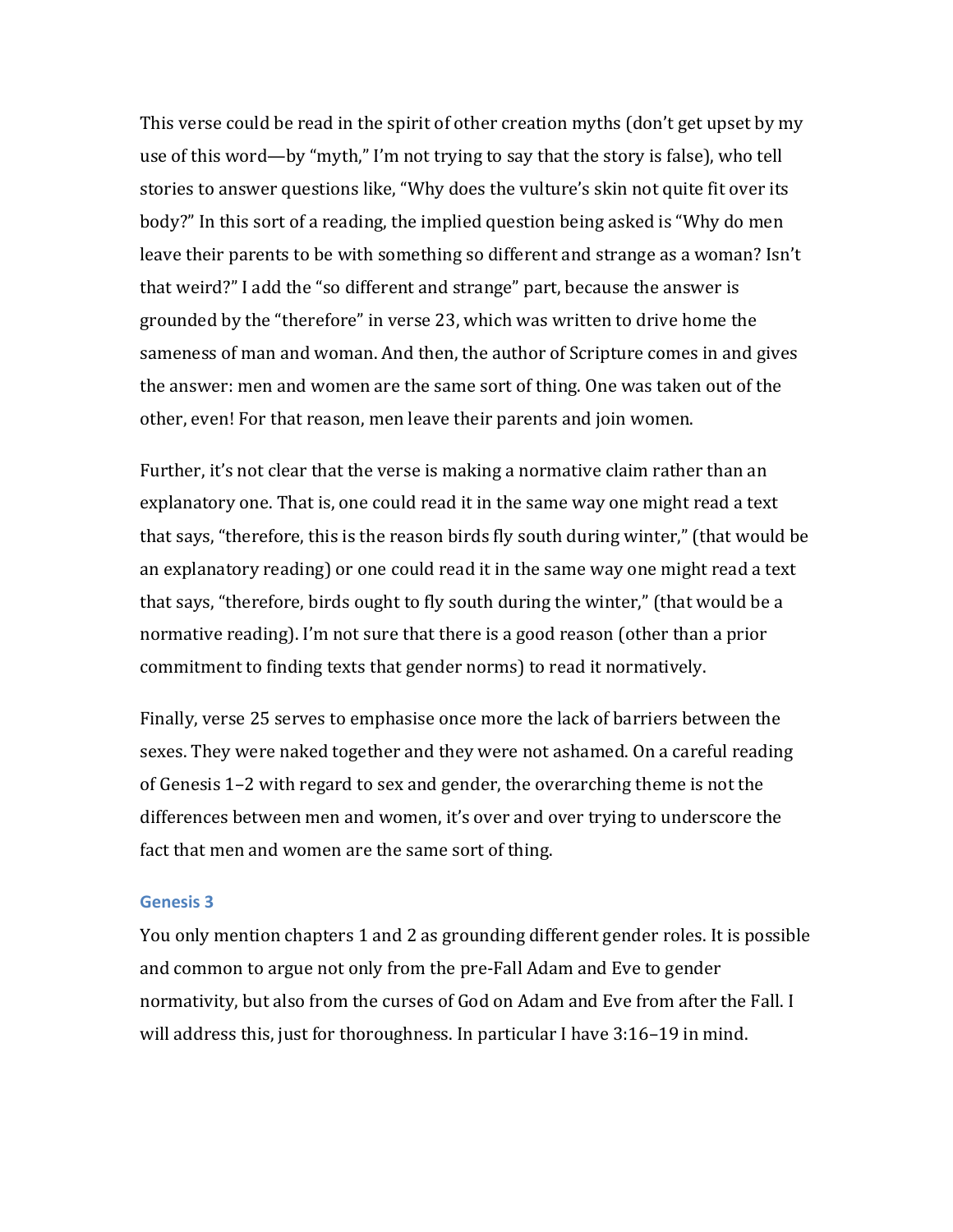Here, we have God applying different curses to Adam and Eve that seem to be gender-specific. To Eve, He says, "Your desire shall be for your husband, and he shall rule over you." For Adam, God curses the ground to make it harder to work, and he curses them both with death.

It is possible to construct an argument that because God applied these curses for our correction in a fallen world, we should abide by gender norms—women should be ruled by their husbands and men should be working. In order to make this argument though, we would have to read the curse not as "Your desire shall be for your husband, and he shall rule over you," but "Your desire should be for your husband and he should rule over you." Further, on pain of hypocrisy, all the other curses are ones that we should simply accept. We should not wear gloves when working with thorny plants, we should not use drugs for pain during childbirth and death itself should not be avoided. This is ridiculous.

### **Conclusion**

There doesn't seem to be much of a case for finding gender normativity in the Biblical accounts of the creation and the Fall. There is no evidence that this text was meant to support such an agenda outside of an interpretation that presupposes a commitment to heteronormativity.

### **2.** Redeemed sex and genders

You also argue that gender roles are not just a part of God's original pre-Fall creation, but also a part of God's redemptive design for the world.

### **Jesus' explicit teaching**

This is not the case. You are wrong because you know neither Scriptures nor the power of God. For in the resurrection, they neither marry nor are given in marriage, but are like angels in heaven. (Matthew 22:29–30)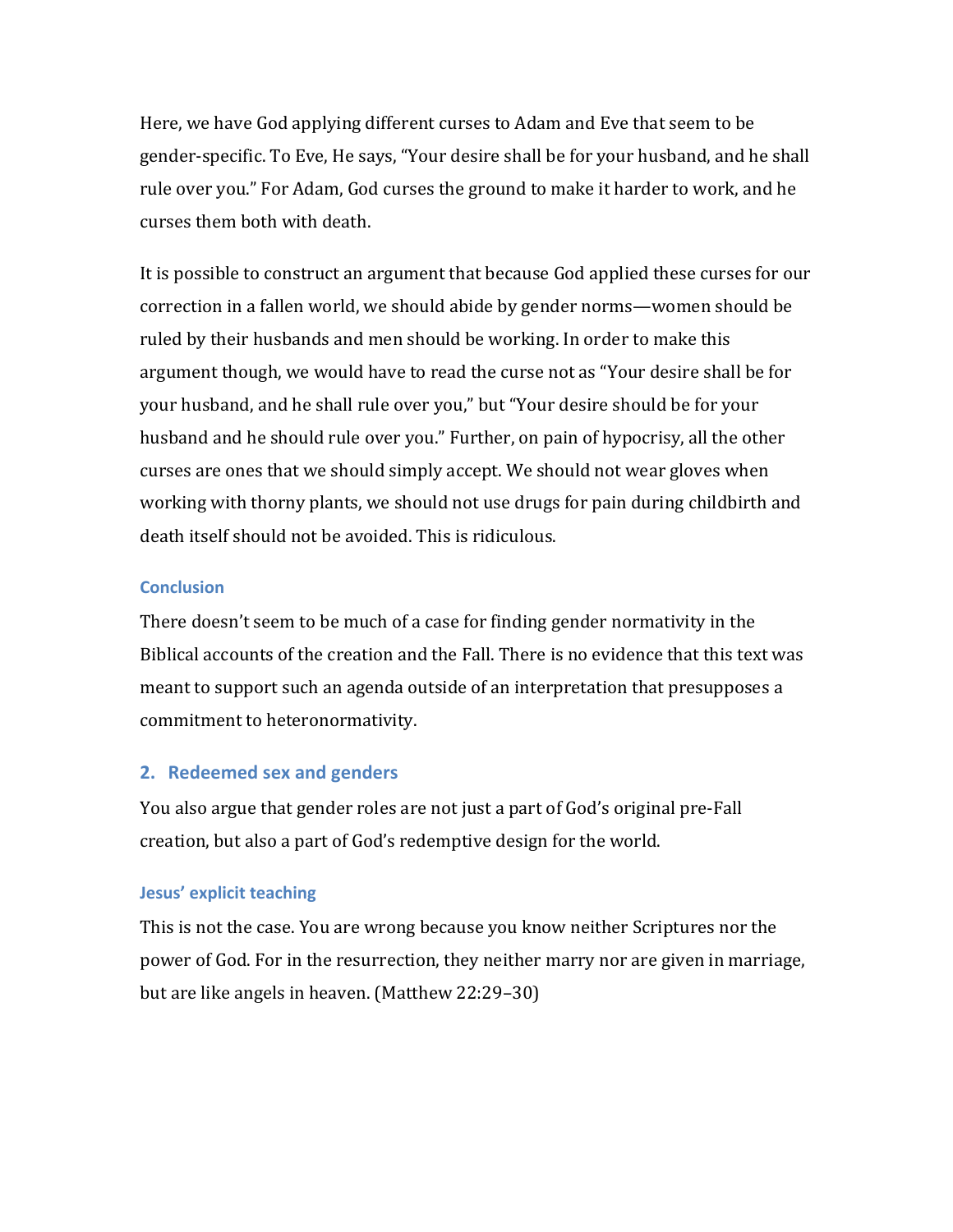(For the record, Phil, you know I hold you in the highest respect and do believe that you know both the Scriptures and the power of God. I wrote like that for rhetorical effect. I've just always wanted to use that line in an argument!)

There is a serious point here, though. Jesus Himself tells us explicitly that in the resurrection, we will be "like angels in heaven," and that the categories of "husband" and "wife," two of the pillars of heteronormativity, will not apply. To reiterate for emphasis, in God's perfect redeemed new world, marriage itself will not exist at all.

#### **Galatians**

Another place to look for clues regarding God's ultimate intentions regarding gender would be Galatians 3:28. This verse seems at least on first glance to be instructive on this matter. It tells us, "There is neither Jew nor Greek, there is neither slave nor free, there is no male and female, for you are all one in Christ Jesus."

I notice that we are explicitly told that in some sense, we are one in Christ Jesus. You could argue that this only means equality as far as salvation is concerned. Personal salvation is certainly the major point that Paul had in mind when he wrote this passage, but then it's curious that he chose to indicate that this case was analogous to that of slavery.

If we read this verse in the context of the whole book, we see that Paul chewed Peter out for failing to eat with Greeks. (Galatians  $2:11-14$ ) Peter wasn't denying that the Greek believers would be saved. He was just eating somewhere else. This might be part of the unity that Paul is trying to get at by denying the Jews vs. Greeks distinction in 3:28.

Not only is Paul saying that Jews and Greeks are both eligible for entry to heaven, but he is saying that the social distinctions between these two groups should be eliminated and that they should be treated as "one" because in a spiritual sense, they are one. Paul applies this to the case of slaves vs. the free. As you point out, Paul urges Philemon to accept his runaway slave "no longer as a slave but more than a slave, as a beloved brother." (Philemon 15–16) This is not just a case of the believing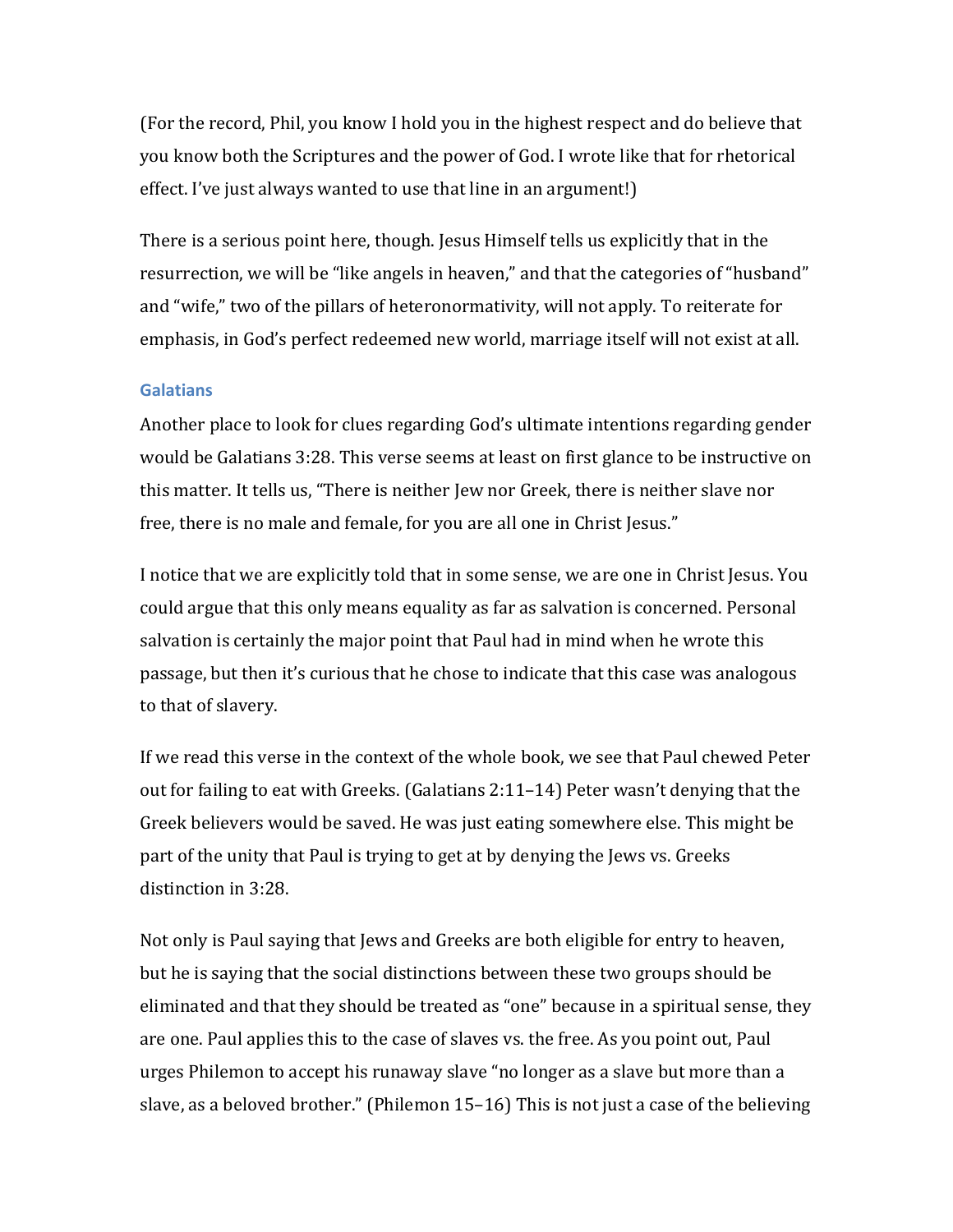slave being admitted to heaven, this is a matter of denying one's "rights" under the current sinful social system in order to treat another human being with love.

Perhaps we are meant to read this verse as actually endorsing the position that women and men are equal, that they should be afforded equal rights and that having different gender roles for men and women is immoral in the same way that having different roles for Jews vs. Greeks or slaves vs. the free would be.

#### **Teachings on marriage**

Another place in the New Testament where we see a push away from heteronormative institutions like marriage is in the teachings of Paul, who recommends that Christians do not marry. Paul's instructions regarding marriage are a concession, not a command. (1 Corinthians 7:6) He indicates that he would have all Christians be as he is, unmarried. (1 Corinthians  $7:7-8$ )

It's surprising how many passages of Scripture that teach on the subject of marriage and divorce are "concessions," if you think about it. Moses' policy on divorce was a concession as well. (Matthew  $19:8$ )

### **Conclusion**

It doesn't seem to be the case that God has gender roles in mind at all in His conception of a redeemed world, and that much of the teaching regarding marriage is meant as a concession for an imperfect world (like a runaway slave being) welcomed as a brother), not as an ideal solution and something that God would actually want in a perfect world (like a world in which slavery is abolished).

### **3. Misreading of texts**

You cite a number of passages, which I will address in turn. In each of these, a Scriptural authority, Jesus or Paul, seems to endorse heteronormativity. This sort of reading of Scripture is what I was talking about when I mentioned earlier that it is a common error to read back issues anachronistically onto a text where the original author never meant to discuss them.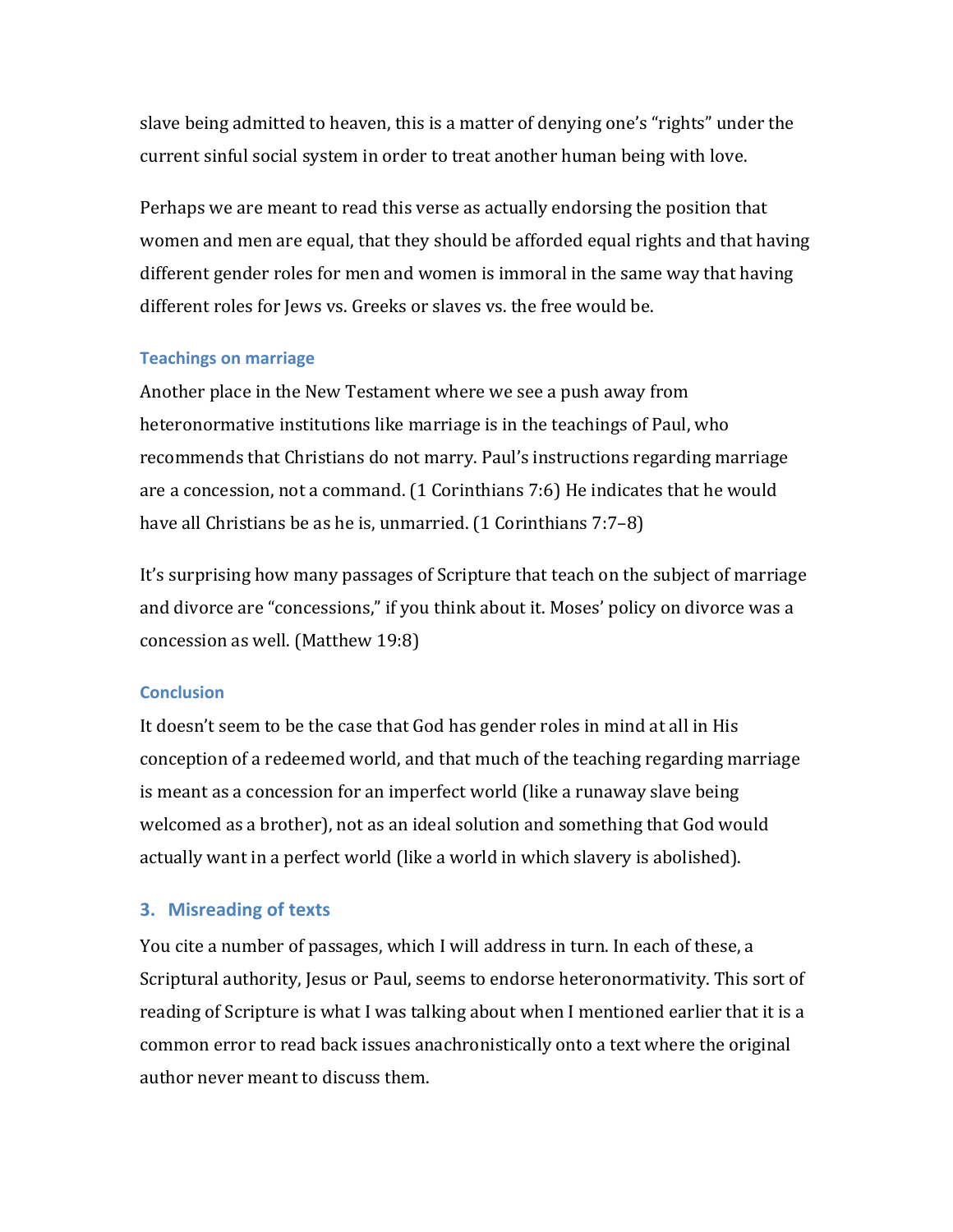#### **Matthew 19**

In this passage, the Pharisees corner Jesus and try to put Him in bad light. You can see that in verse 3. They're "testing" Him. So, Jesus responds, and responds on their terms, just for style points. He proves that he knows His AWANA verses and that He can quote Scripture with the best of them, but quickly indicates that He's not interested in that sort of contest.

The normal (and incorrect) way to read this passage is to take it as Jesus' new moral code regarding marriage and divorce. On this reading, we had an old moral law: divorce by certificate; now we have a new moral law: divorce under no circumstances. On reflexion, this is not what Jesus meant at all, even though that is what His words seem to say.

I know it is difficult to do because we have been trained in the Inductive Bible Study method, but sometimes if you want to "see the forest" in what Jesus was saying, you have to ignore a few "trees." This is made even worse by the fact that more than a few commentators can't even see the trees for the dryads—imagining non-existent layers of meaning hidden in the fine details and missing the point of Scripture which is often in plain sight.

If you want, I can point out a number of parables of Jesus that make no sense if you try to stretch the analogy beyond the main point of the story. Most of Jesus' parables and a lot of His teaching are like a joke in that only the punch line matters.

The whole point of this passage is that Jesus raises the theological stakes on the Pharisees. Basically in verse 9, Jesus says, "This isn't about tricky word games and the Law. This is about being absolutely morally pure in the eyes of God." That's the punch line. That's the take-home message. Jesus is saying that if you want to be in right relation with God, you have to eliminate any selfishness and sin that might cause division between you and your wife. Reconciliation is what we should aim for. Providing a divorce certificate is not the perfect righteousness that we should aim for. Jesus' whole point was about personal morality.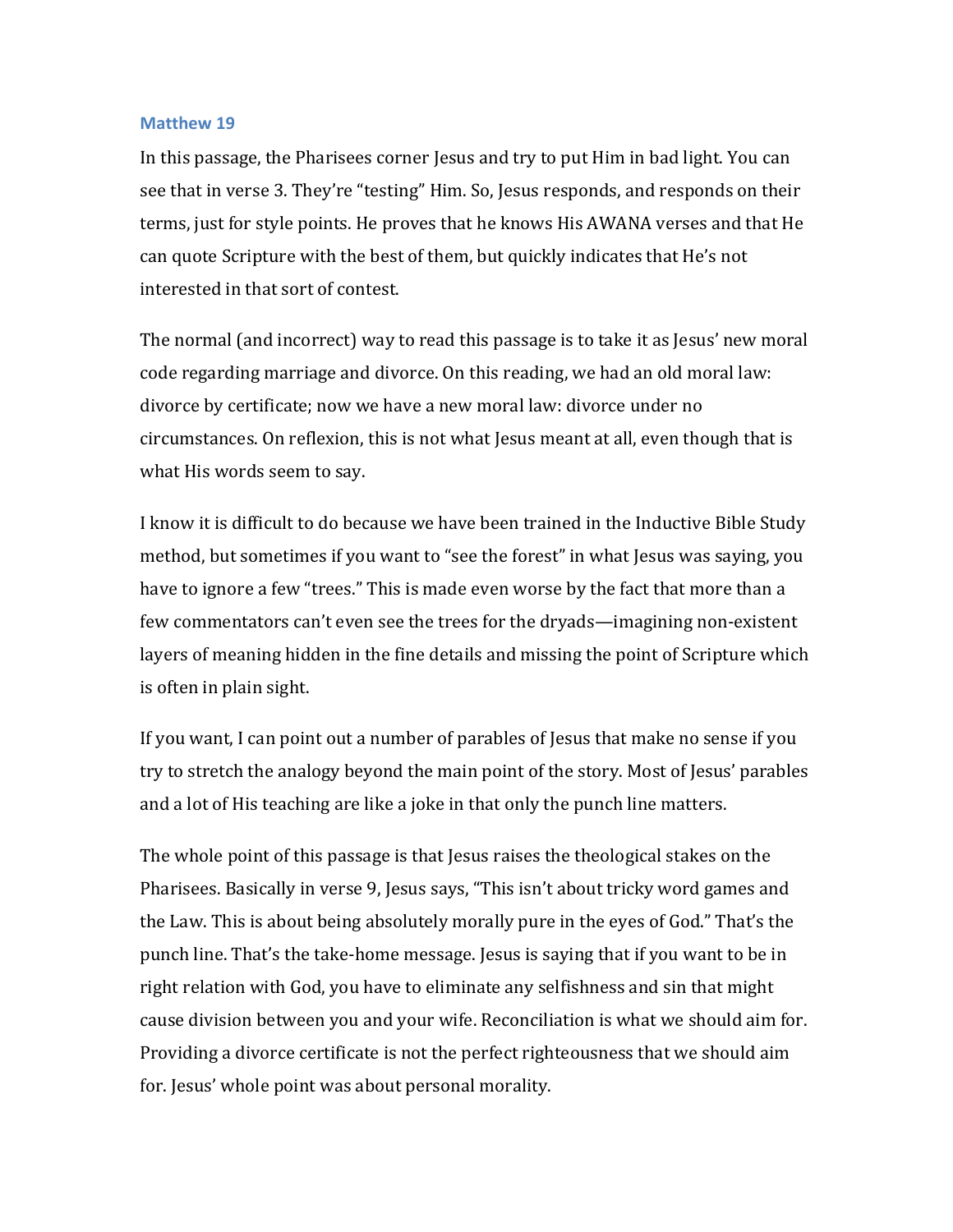If you heard Jesus' speech and afterward you came up to Him and said, "Gee thanks" for clarifying the new rules on divorce," Jesus would shake His head and probably say something like, "Were you even listening? If you think I was giving a new law regarding divorce you totally missed the point."

The disciples' reaction was very telling. They were so scared by the prospect of having to have such high standards for personal morality that they thought it would be better not to marry at all.  $(19:10)$ 

Why did Jesus do this? Jesus was completely uninterested in debating the fine details of the Law. His main goal in much of His teaching was to raise the moral stakes so high that everyone has to ultimately say, "I cannot achieve what God requires of me." Jesus was entirely focussed on the gospel. Admitting that you're entirely in need of God is the first step to accepting Christ as one's Saviour.

Similarly, if we were present at this exchange and afterward went to Jesus and said, "Gee thanks. Your appeal to Genesis endorses my conception of gender roles," Jesus would say something like this to you:

"Were you paying attention at all? You completely misrepresented what I said. I only referred to those verses so that I could prove to these people that I know the Scripture, and that they couldn't just dismiss me as a crackpot or a heretic. The point of what I said was that morality is not just about following the law, but about being good, and that being good is really hard."

If you interpret Scripture in the fine-grained way that the first reading would suggest, then you will miss Jesus' gesture toward the gospel here, and end up back in legalism. This is a severe perversion of Scripture. Similarly, it is the same finegrained technique that would wrongly interpret this passage as being instructive regarding gender roles.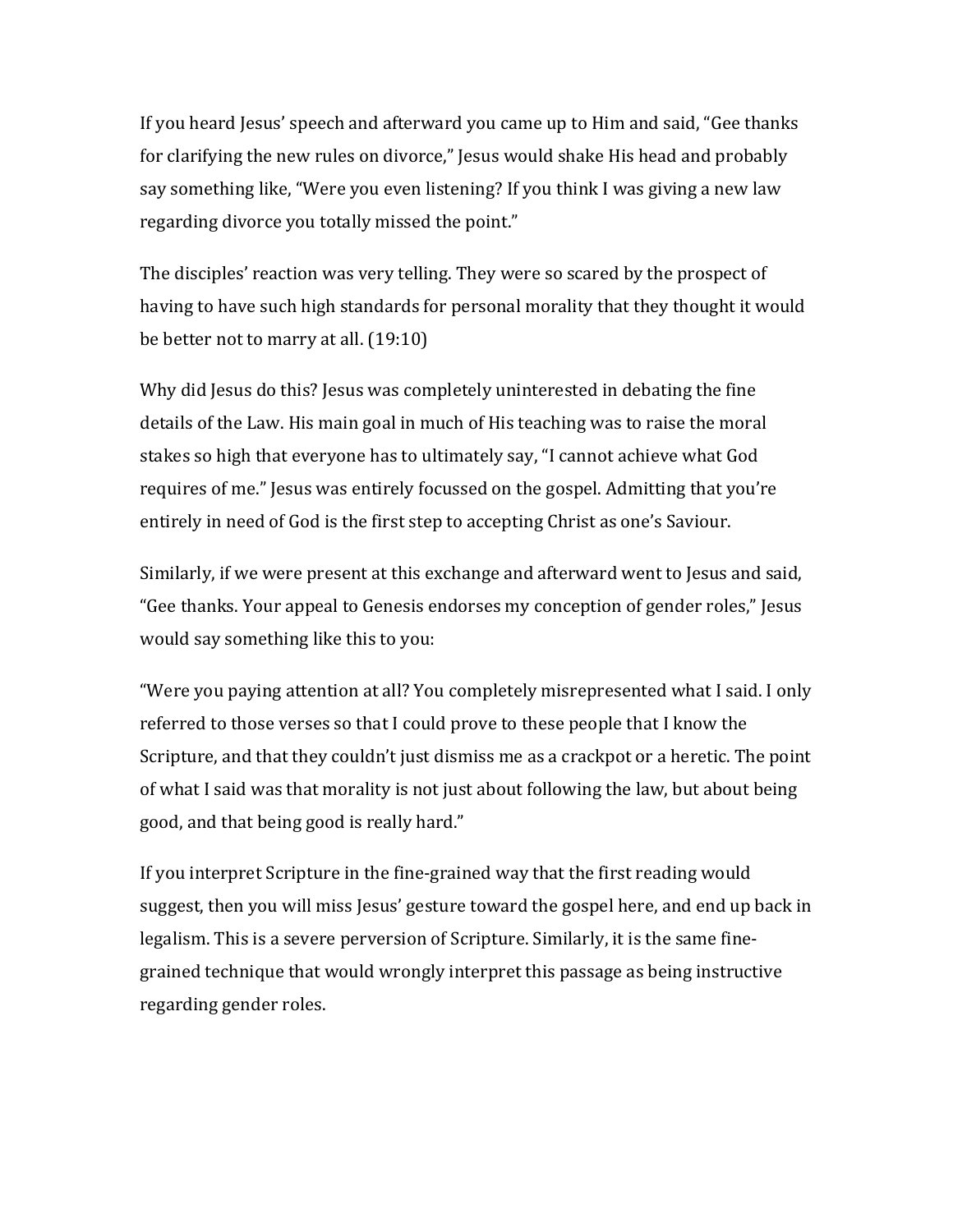#### **1&Corinthians&11:2–16**

You indicate that this passage seems to give instructions that define different gender roles. Please refer to verse 16, which says, "If anyone is inclined to be contentious, we have no such practice, nor do the churches of God."

#### **Ephesians 5:22-33**

You also indicate that this passage seems to give instructions that define different gender roles for husbands and wives. Unfortunately, this is not borne out by the text. Verse 32 tells us, "This mystery is profound, and I am saying that it refers to Christ and the church." Paul explicitly tells us that the comparison that he was drawing before between the church-Christ relationship and the wife-husband relationship is meant to be instructive regarding Christ and the church. The passage is framed in terms of instructions to husbands and wives (this mystery is profound), but that is not the main point of the passage. The main point of the passage is to illustrate the gospel (it refers to Christ and the church).

#### **1&Timothy&2:11–15**

This appears on first glance to be an endorsement of gender roles on Paul's part. However, the earlier part (2:9–10) refers to "women," but then Paul abruptly switches and starts talking about "a woman" and "a man." This is Paul's usual way of referring to a single individual without naming him or her. (Compare to  $1$ ) Corinthians 5:1 and 2 Corinthians 12:2, 5) This interpretation is consistent with the context of the preceding chapter. (See 1:3, 7) Paul has charged Timothy with dealing with particular cases of false doctrine. He's not talking about the nature of manhood or womanhood. Paul is certainly not making a universal prohibition on women teaching sound doctrine here. One way to read his appeal to Genesis is as a "this sort" of thing has happened before between a man and wife—why shouldn't it happen again?" rather than a "this sort of thing always happens when a wife teaches."

It would be an insulting and terribly sexist reading of the text to assume that Paul means that women are, because of the order of creation, more susceptible to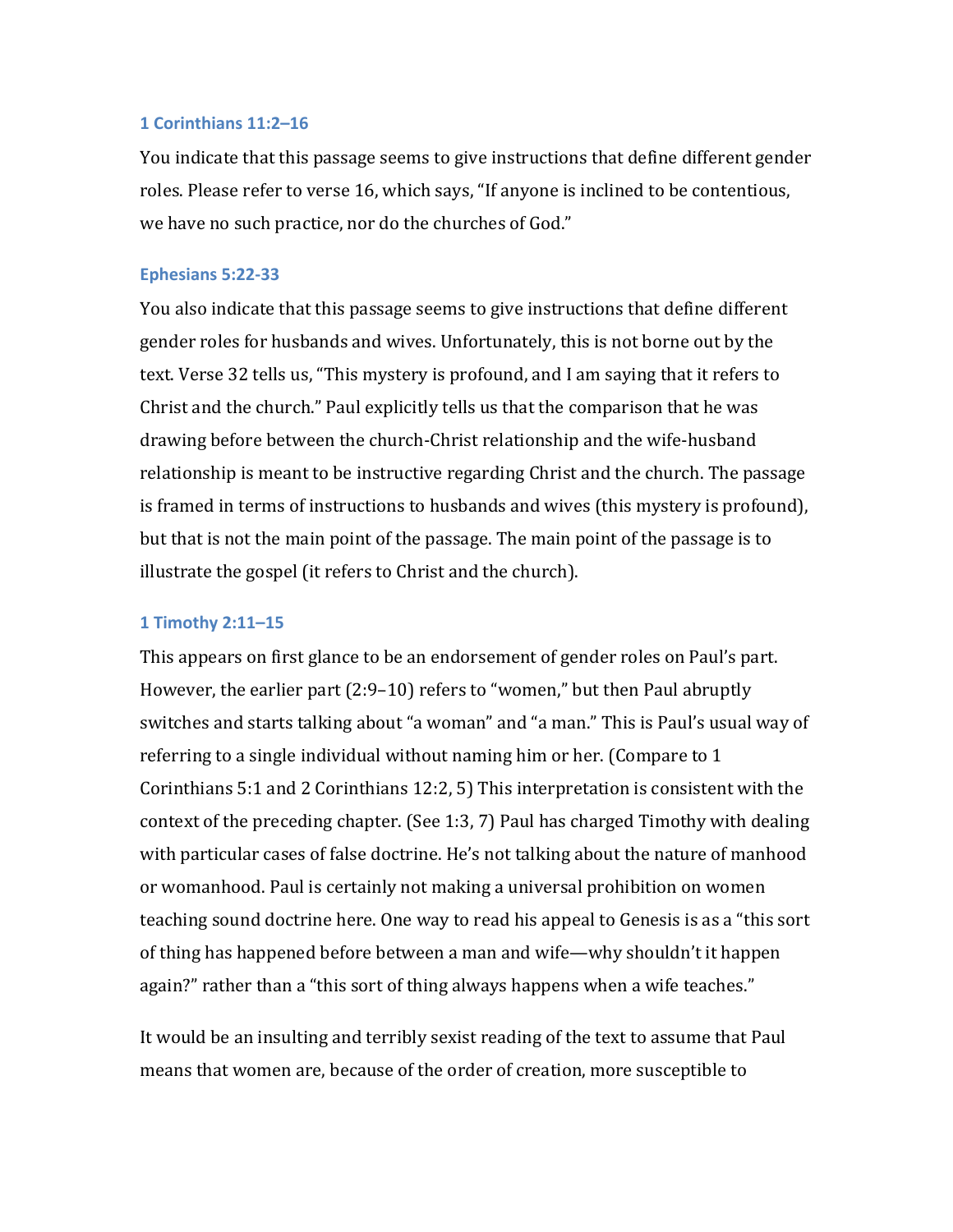deception, even if that is only applied to spiritual matters, and that on the matter of teaching, women should be excluded entirely.

# **4. Physiological and psychological corroboration of gender roles**

In the same way that it's possible to construct an arguably sexist argument that men and women differ in some physiological and psychological ways that make gender norms appropriate, it's also possible to construct a racist Rushton-type argument that there are differences between races that might be used to ground terrible and racist slavery or class divisions. Aristotle thought that there were some people who were suited to slavery. Nietzsche (although I confess I really don't understand him, so be kind on this point) argued for a master and a slave morality.

First off, it's not clear how much of our gender differences are based on social conditioning and how much is based on actual biological differences.

Second, I can't think of any roles, aside from child-bearing for women and sperm donation for men that are unique to our biological sexes. It has long been held that women are less intelligent. That is manifestly not the case. It has long been held that women are less apt for leadership or for activities that require physical strength. Women have proven themselves to be the equals of men again and again in any area I can think of.

The facts just don't support the view that you're suggesting, any more than the facts support the view that black people are less intelligent than other races, despite what Dr. Rushton says.

## **5. Argument from Huckleberry Finn**

I will conclude where you began. You wrote, "I do regularly find myself secondguessing my current stance on the issue of gender norms." I think I know what you're talking about.

I have spoken to a number of people on these issues: conservative Christians, non-Christians, liberal-minded Christians and what I might call "post-Christians."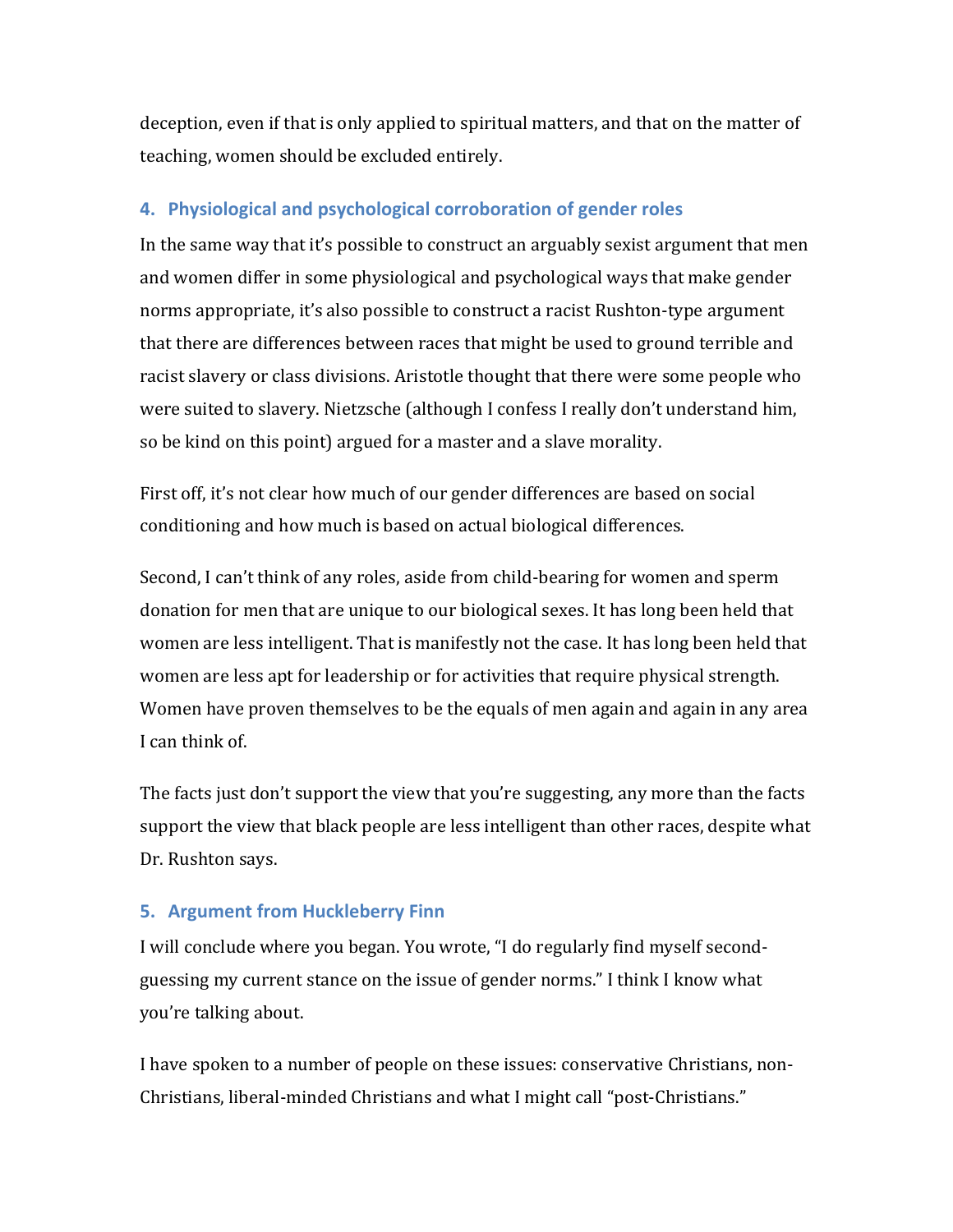Something remarkable comes up nearly every time I speak to someone who has ever been a conservative Christian—a sort of "Huckleberry Finn" reaction to Christian gender norms.

Huckleberry Finn experienced an interesting phenomenon in our moral experience. Philosophers often refer to it as "inverse akrasia." Akrasia is when you do something wrong even though you know it's wrong, just out of a lack of willpower. (Dr. Hurley always used the example of chocolate cake—"I know I shouldn't eat the cake, but I  $\omega$  it anyway!")

Inverse akrasia is when you think something good is wrong but then you do it anyway, out of a lack of willpower. For example, when the fictional Huckleberry Finn ran away with a slave, he thought he was doing something seriously wrong. But he ran off with the slave anyway, regardless of what his moral reasoning told him. We enlightened outside observers might say that he's doing something morally praiseworthy, but for clarity, Finn does not escape with the slave out of some moral duty, as if he were headed to the underground railroad. He does it because the slave is his friend, and he feels guilty about it sometimes, because he thinks he's stealing.

For many people who are conservative Christians, they feel the same way as Huckleberry. Their reason tells them that it's wrong for women to teach in church, or that other divergences from heteronormativity are wrong, but then they often try to find loopholes—a strong woman leader can be a "programme director," not a "pastor," right? Or they feel really embarrassed about the fact that they can't just be happy for two gay people who love each other. They have to walk the terrible line of trying to condemn it morally while still trying to be "loving" somehow.

Then when I speak to people who are "post-Christians," they speak of the joy and the release of being able to be friends—really friends—with homosexuals. They don't have to see them as "projects" or as "deceived people who need to be saved." They can look at a homosexual couple and be happy for them, for who they are, without any qualification.